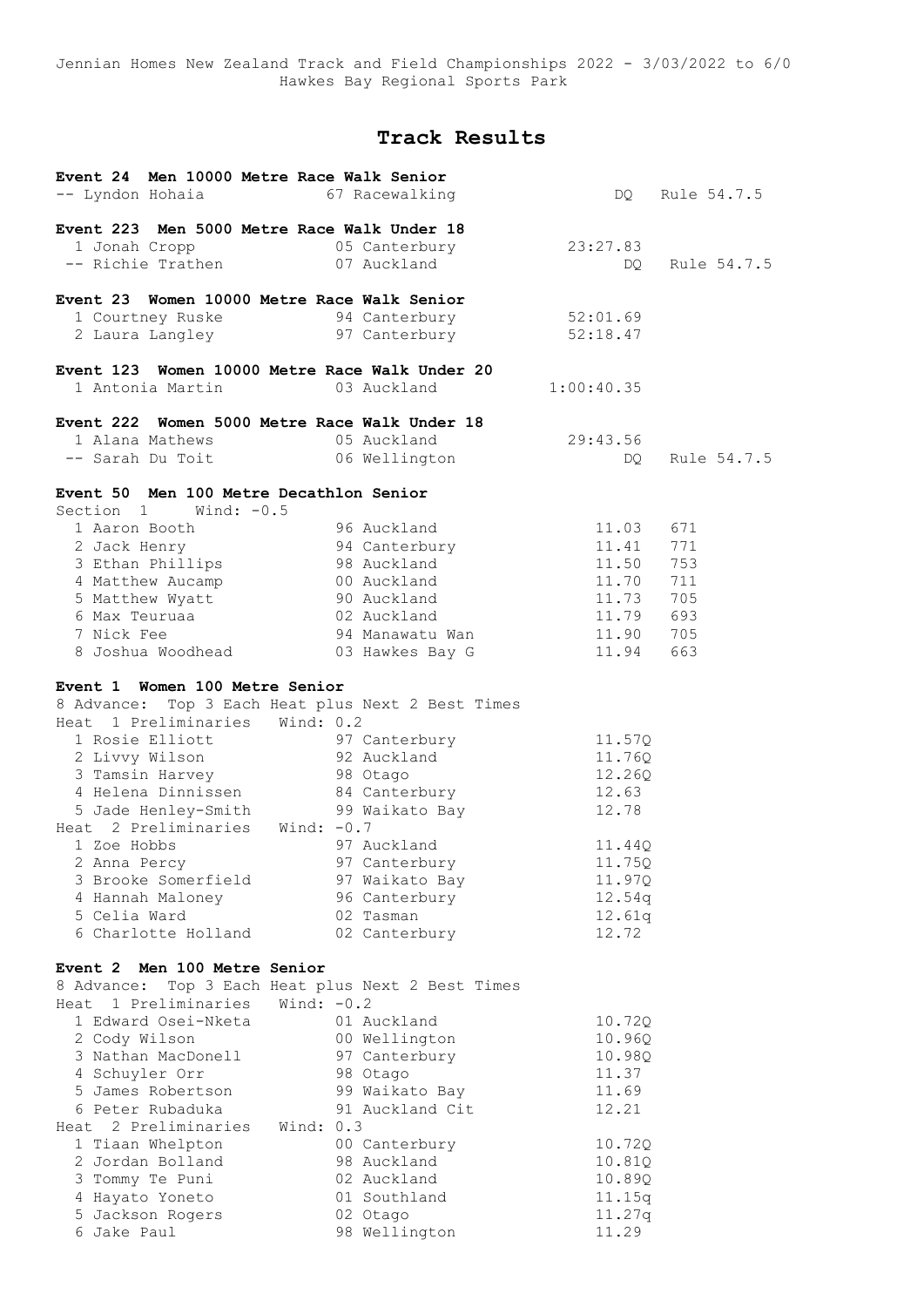| 7 Brad Grooby                                      | 01 Canterbury           | 11.30            |                  |
|----------------------------------------------------|-------------------------|------------------|------------------|
| 8 Kurt Sweeney                                     | 95 Waikato Bay          | 11.53            |                  |
|                                                    |                         |                  |                  |
| Event 59 Women 100 Metre Hurdles Heptathlon Senior |                         |                  |                  |
| Wind: 0.7                                          |                         |                  |                  |
|                                                    |                         |                  |                  |
| 1 Christina Ryan                                   | 98 Canterbury           | 14.95            | 848              |
| 2 Maddie Wilson                                    | 02 Canterbury           | 15.36            | 795              |
| 3 Alice Taylor                                     | 02 Manawatu Wan         | 16.09            | 703              |
|                                                    |                         |                  |                  |
| Event 306 Women 800 Metre Para Open                |                         |                  |                  |
| 1 %Sarah James 53                                  | 04 Canterbury           | $2:56.57$ 59.77% |                  |
| 2 %Gabrielle Wright ` 04 Auckland                  |                         | $3:11.76$ 52.92% |                  |
| 3 %Montana Brown 34 03 Canterbury                  |                         |                  | $3:19.20$ 54.65% |
|                                                    |                         |                  |                  |
| Event 307 Men 800 Metre Para Open                  |                         |                  |                  |
| 1 %Jaden Movold 54                                 | 04 Auckland             | $2:15.87$ 65.90% |                  |
|                                                    |                         |                  |                  |
| Event 7 Women 800 Metre Senior                     |                         |                  |                  |
|                                                    |                         | 2:03.76          |                  |
| 1 Holly Manning                                    | 96 Hawkes Bay G         |                  |                  |
| 2 Katherine Camp                                   | 92 Canterbury           | 2:05.68          |                  |
| 3 Jennifer Hauke                                   | 93 Auckland             | 2:05.95          |                  |
| 4 Rosa Twyford                                     | 02 Canterbury           | 2:06.67          |                  |
| 5 Kerry White                                      | 94 Waikato Bay          | 2:08.01          |                  |
| 6 Tillie Hollyer                                   | 02 Canterbury           | 2:10.67          |                  |
| 7 Jessie Speedy                                    | 98 Auckland             | 2:10.94          |                  |
| 8 Emma Douglass                                    | 02 Wellington           | 2:12.65          |                  |
|                                                    |                         |                  |                  |
| Event 8 Men 800 Metre Senior                       |                         |                  |                  |
| 1 James Preston                                    | 97 Wellington S 1:47.00 |                  |                  |
| 2 James Harding                                    | 03 Auckland             | 1:49.22          |                  |
| 3 Dominic Devlin                                   | 98 Auckland             | 1:50.65          |                  |
|                                                    |                         |                  |                  |
| 4 Michael Dawson                                   | 97 Auckland             | 1:51.27          |                  |
| 5 Dylan Forde                                      | 99 Canterbury           | 1:52.12          |                  |
| 6 Logan Cowie                                      | 02 Canterbury           | 1:52.55          |                  |
| 7 Mikael Starzynski<br>8 Daniel Roswell            | 01 Auckland             | 1:52.84          |                  |
|                                                    | 01 Canterbury           | 1:54.55          |                  |
| 9 Sam Averill                                      | 99 Canterbury           | 2:01.25          |                  |
| Section <sub>2</sub>                               |                         |                  |                  |
| 1 Sam Petty                                        | 91 Canterbury           | 1:53.11          |                  |
| 2 Josh Browne                                      | 97 Canterbury           | 1:53.58          |                  |
| 3 Max Karamanolis                                  | 00 Wellington           | 1:54.76          |                  |
| 4 Samuel Phillips                                  | 01 Manawatu Wan         | 1:54.88          |                  |
| 5 Ben Bidois                                       | 02 Waikato Bay          | 1:55.79          |                  |
| 6 George Guerin                                    | 01 Canterbury           | 1:56.37          |                  |
| 7 Travis Bayler                                    | 01 Manawatu Wan         | 1:58.69          |                  |
|                                                    |                         |                  |                  |
| 8 Julian Baker                                     | 92 Wellington           | 1:58.99          |                  |
| 9 Hector Farmer                                    | 92 Taranaki             | 1:59.12          |                  |
|                                                    |                         |                  |                  |
| Event 17 Women 400 Metre Hurdles .762 Senior       |                         |                  |                  |
| 1 Portia Bing                                      | 93 Auckland             | 55.44            | National Record  |
| 2 Alessandra Macdonald                             | 00 Waikato Bay          | 1:00.72          |                  |
| 3 Celine Pearn                                     | 97 Auckland             | 1:01.21          |                  |
| 4 Georgia Whiteman                                 | 98 North Harbou         | 1:08.39          |                  |
|                                                    |                         |                  |                  |
| Event 18 Men 400 Metre Hurdles .914 Senior         |                         |                  |                  |
| 1 Jonathan Maples                                  | 01 Manawatu Wan         | 55.88            |                  |
| 2 Justin Menezes                                   | 98 Auckland             | 58.21            |                  |
| 3 Saravee Sos Yc18.5                               |                         | 1:08.80          |                  |
|                                                    | 91 Wellington           |                  |                  |
|                                                    |                         |                  |                  |
| Event 301 Men 100 Metre Para Open                  |                         |                  |                  |
| Section 1 Wind: 2.0                                |                         |                  |                  |
| 1 %Mitch Joynt 64                                  | 95 Auckland             |                  | 11.86 89.46%     |
| 2 %Joe Smith 37                                    | 97 Auckland             |                  | 12.27 89.24%     |
| 3 %Jaxon Woolley 38                                | 06 Waikato Bay          |                  | 12.42 86.47%     |
| 4 %Zachary Orbell 35                               | 04 Auckland             | 14.90            | 76.44%           |

# **Event 300 Women 100 Metre Para Open**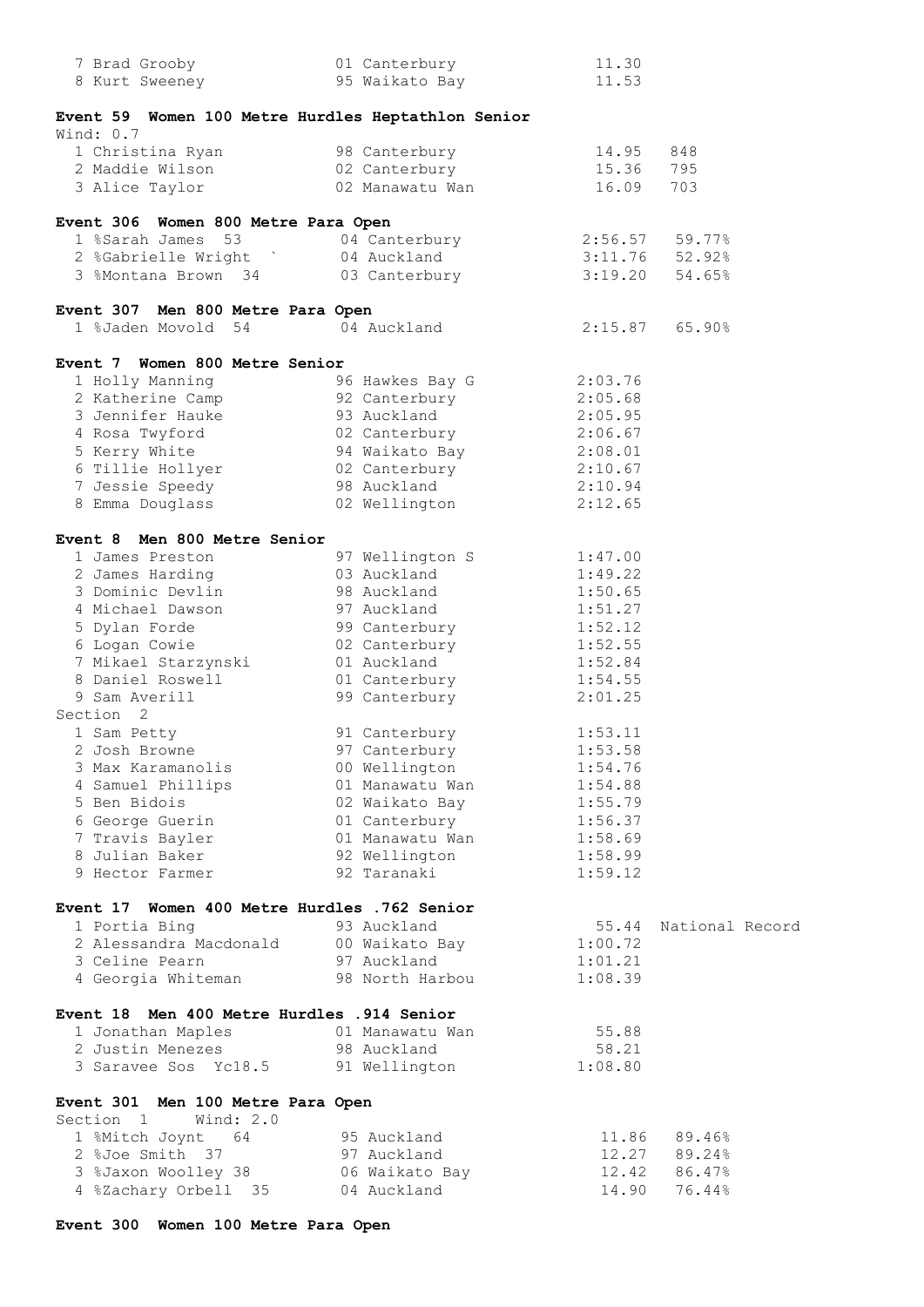| Section 1 Wind: 1.7                        |                                                                                                                                               |                  |              |
|--------------------------------------------|-----------------------------------------------------------------------------------------------------------------------------------------------|------------------|--------------|
|                                            | 1 %Anna Grimaldi 47 97 Otago<br>1 %Anna Grimaldi 47<br>2 %Danielle Aitchison 36 01 Waikato Bay<br>3 %Anna Steven 64 00 Auckland               | 12.60 94.37%     |              |
|                                            |                                                                                                                                               | 14.25 95.51%     |              |
|                                            |                                                                                                                                               | 14.32 88.41%     |              |
|                                            | 4 %Paddy Walsh 64 04 Auckland                                                                                                                 | 14.98 84.51%     |              |
|                                            | 5 %Sionann Murphy 37 05 Auckland                                                                                                              | 16.63 78.17%     |              |
|                                            | 6 %Charli Gardiner-Hall 07 Auckland                                                                                                           | 19.33            |              |
|                                            |                                                                                                                                               |                  |              |
| Event 301A Mixed 100 Metre Para Open       |                                                                                                                                               |                  |              |
|                                            |                                                                                                                                               |                  | 18.09 75.35% |
|                                            |                                                                                                                                               | 20.87 77.58%     |              |
|                                            |                                                                                                                                               | $21.58$ $71.13%$ |              |
|                                            | 1 %Jaden Movold 54 M04 Auckland<br>2 %Sarah James 53 M04 Canterbury<br>3 %Gabrielle Wright M04 Auckland<br>4 %Montana Brown 34 M03 Canterbury | 23.07 71.04%     |              |
| Event 400 Women 100 Metre Para Under 17    |                                                                                                                                               |                  |              |
|                                            | 1 %Charli Gardiner-Hall 07 Auckland                                                                                                           | 19.33            |              |
|                                            |                                                                                                                                               |                  |              |
| Event 401 Men 100 Metre Para Under 17      |                                                                                                                                               |                  |              |
| Section 1 Wind: NWI                        |                                                                                                                                               |                  |              |
|                                            | 1 %Jaxon Woolley 38 F38;T3 06 Waikato Bay                                                                                                     | 12.42 86.47%     |              |
|                                            |                                                                                                                                               |                  |              |
| Event 1 Women 100 Metre Senior             |                                                                                                                                               |                  |              |
|                                            |                                                                                                                                               |                  |              |
|                                            | National: N 11.15 12/02/2022 Zoe Hobbs, North Harbour Bays                                                                                    |                  |              |
|                                            | Resident: R 11.15 12/02/2022 Zoe Hobbs, North Harbour Bays                                                                                    |                  |              |
| Name                                       | Year Team                                                                                                                                     | Finals           |              |
|                                            |                                                                                                                                               |                  |              |
| Section 1 Finals Wind: 2.7                 |                                                                                                                                               |                  |              |
|                                            | 1 Zoe Hobbs<br>2 Rosie Elliott                             97 Canterbury<br>3 Livvy Wilson                   92 Auckland                      | 11.07            |              |
|                                            |                                                                                                                                               | 11.34            |              |
| 3 Livvy Wilson<br>4 Anna Percy             |                                                                                                                                               | 11.54            |              |
|                                            | 97 Canterbury                                                                                                                                 | 11.62            |              |
|                                            | 5 Brooke Somerfield 97 Waikato Bay 11.75                                                                                                      |                  |              |
| 6 Tamsin Harvey 98 Otaqo                   |                                                                                                                                               | 12.00            |              |
| 7 Celia Ward                               | 02 Tasman                                                                                                                                     | 12.37            |              |
|                                            | 8 Hannah Maloney 196 Canterbury                                                                                                               | 12.38            |              |
|                                            |                                                                                                                                               |                  |              |
| Event 2 Men 100 Metre Senior               |                                                                                                                                               |                  |              |
|                                            |                                                                                                                                               |                  |              |
|                                            | National: N 10.11 22/08/1994 Ausustine Nketia, Auckland                                                                                       |                  |              |
|                                            | Resident: R 10.18 17/03/2014 J.Millar / Tiaan Whelpton, WBOP / Canterbury                                                                     |                  |              |
| Name                                       | Year Team                                                                                                                                     | Finals           |              |
|                                            |                                                                                                                                               |                  |              |
| Section 1 Finals                           | Wind: $2.8$                                                                                                                                   |                  |              |
| 1 Edward Osei-Nketa                        | 01 Auckland                                                                                                                                   | 10.20            |              |
| 2 Cody Wilson                              | 00 Wellington                                                                                                                                 | 10.51            |              |
| 3 Jordan Bolland                           | 98 Auckland                                                                                                                                   | 10.61            |              |
| 4 Nathan MacDonell                         | 97 Canterbury                                                                                                                                 | 10.71            |              |
| 5 Tommy Te Puni                            | 02 Auckland                                                                                                                                   | 10.72            |              |
| 6 Tiaan Whelpton                           | 00 Canterbury                                                                                                                                 | 10.74            |              |
| 7 Hayato Yoneto                            | 01 Southland                                                                                                                                  | 11.00            |              |
| 8 Jackson Rogers                           | 02 Otago                                                                                                                                      | 11.06            |              |
|                                            |                                                                                                                                               |                  |              |
| Event 51 Women 200 Metre Heptathlon Senior |                                                                                                                                               |                  |              |
| Wind: 1.7<br>Section 1                     |                                                                                                                                               |                  |              |
| 1 Maddie Wilson                            | 02 Canterbury                                                                                                                                 | 25.95            |              |
| 2 Christina Ryan                           | 98 Canterbury                                                                                                                                 | 25.99            |              |
| 3 Alice Taylor                             | 02 Manawatu Wan                                                                                                                               | 27.43            |              |
| Event 5 Women 400 Metre Senior             |                                                                                                                                               |                  |              |
|                                            |                                                                                                                                               |                  |              |
|                                            | National: N 51.60 19/01/1980 Kim Robertson, Auckland                                                                                          |                  |              |
|                                            | Resident: R 51.60 19/01/1980 Kim Robertson, Auckland                                                                                          |                  |              |
| Name                                       | Year Team                                                                                                                                     | Finals           |              |
|                                            |                                                                                                                                               |                  |              |
| Section 1                                  |                                                                                                                                               |                  |              |
| 1 Rosie Elliott                            | 97 Canterbury                                                                                                                                 | 52.59            |              |
|                                            |                                                                                                                                               |                  |              |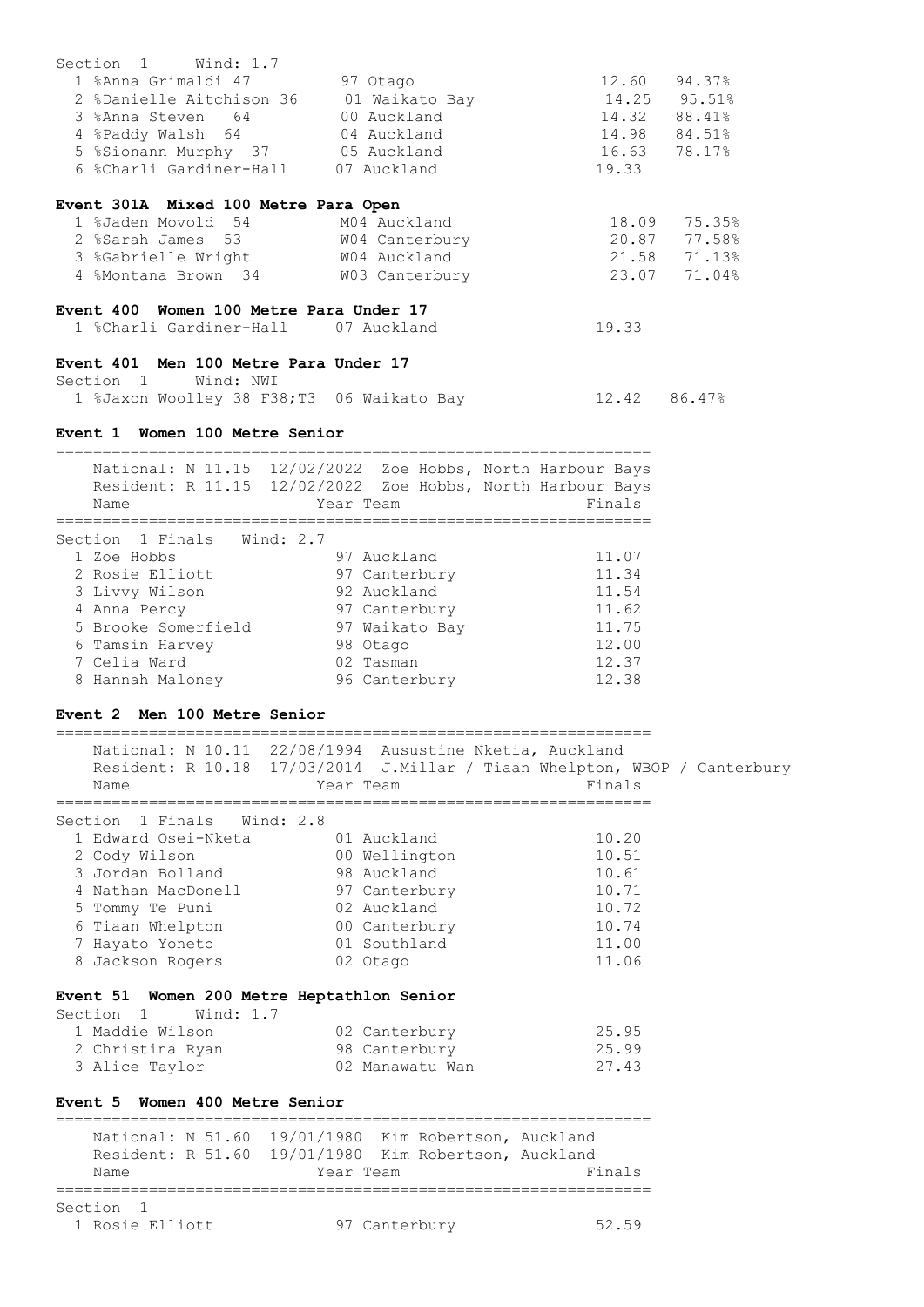| 2 Isabel Neal       | 01 Auckland     | 52.79      |
|---------------------|-----------------|------------|
| 3 Camryn Smart      | 01 Auckland     | 54.09      |
| 4 Jordyn Blake      | 00 Canterbury   | 55.31      |
| 5 Brooke Cull       | 94 Auckland     | 57.61      |
| 6 Chantal MacDonald | 01 Canterbury   | 58.42      |
| 7 Vanessa Story     | 74 Palmerston N | 1:03.39    |
| -- Sarah Pearce     | 92 Hawkes Bay G | <b>DNF</b> |

#### **Event 6 Men 400 Metre Senior**

================================================================

| National: N 46.09<br>Resident: R 46.09 7/03/1998<br>Name                                                                         | 7/03/1998 | Shaun Farrell, Canterbury<br>Shaun Farrell, Canterbury<br>Year Team                                       | Finals                                                      |
|----------------------------------------------------------------------------------------------------------------------------------|-----------|-----------------------------------------------------------------------------------------------------------|-------------------------------------------------------------|
| 1 John Gerber<br>2 Luke Mercieca<br>3 Josh Ledger<br>4 Fergus McLeay<br>5 Louis Northcott<br>6 Jeremiah Rogo<br>7 Oliver Dunshea |           | 01 Otago<br>98 Auckland<br>97 Wellington<br>01 Otago<br>01 Wellington<br>01 Takapuna Ama<br>01 Canterbury | 48.18<br>48.29<br>48.66<br>49.38<br>49.75<br>50.63<br>50.84 |
| -- Saravee Sos Yc18.5                                                                                                            |           | 91 Wellington                                                                                             | DNF                                                         |

#### **Event 52 Men 400 Metre Decathlon Senior**

| 1 Aaron Booth     | 96 Auckland     | 51.15 |
|-------------------|-----------------|-------|
| 2 Max Teuruaa     | 02 Auckland     | 53.23 |
| 3 Nick Fee        | 94 Manawatu Wan | 54.03 |
| 4 Ethan Phillips  | 98 Auckland     | 55.00 |
| 5 Matthew Wyatt   | 90 Auckland     | 55.30 |
| 6 Joshua Woodhead | 03 Hawkes Bay G | 55.87 |

================================================================

#### **Event 25 Women 4x100 Metre Relay Senior**

| National: N 44.20<br>Resident: R 44.20                                                                                                           | 13/02/2020 New Zealand, New Zealand<br>Wilson, Hobbs, Hulls, Elliott<br>20/02/2022 New Zealand, New Zealand<br>Percy, Elliot, Hulls, Wilson |                                                                                                                   |
|--------------------------------------------------------------------------------------------------------------------------------------------------|---------------------------------------------------------------------------------------------------------------------------------------------|-------------------------------------------------------------------------------------------------------------------|
| Team                                                                                                                                             |                                                                                                                                             | Finals                                                                                                            |
| 1 Canterbury 'A'<br>1) Hannah Maloney 96<br>3) Anna Percy 97<br>2 Waikato Bay of Plenty<br>1) Brooke Somerfield 97<br>3) Alessandra Macdonald 00 | $\mathsf{Z}$                                                                                                                                | 47.26<br>2) Jordyn Blake 00<br>4) Helena Dinnissen 84<br>47.80<br>2) Jade Henley-Smith 99<br>4) Mariah Ririnui 92 |

## **Event 26 Men 4x100 Metre Relay Senior**

================================================================ National: N 38.99 19/11/2005 New Zealand, New Zealand Roberts, Falealilio, Dolphin, Donaldson Resident: R 39.42 14/01/1997 New Zeland, New Zealand MacDonald, Donaldson, Cowan, Nketia<br>Finals Team Finals and the set of the set of the set of the set of the set of the set of the set of the set of the set of the set of the set of the set of the set of the set of the set of the set of the set of the set of the set ================================================================ 1 Otago 'A' 42.56<br>
1) Schuyler Orr 98 (2) Jackson Rogers 02 2) Jackson Rogers 02<br>4) John Gerber 01 3) Fergus McLeay 01 (4) John Gerber 01 (4) 43.00 2 Auckland 'A' 43.00 1) Jordan Bolland 98 2) Tommy Te Puni 02<br>3) Mikael Starzynski 01 4) Justin Menezes 98 3) Mikael Starzynski 01

#### **Event 11 Women 5000 Metre Senior**

================================================================ National: N 14:45.93 11/07/2008 Kimberley Smith, Auckland Resident: R 15:09.32 13/01/1996 Nyla Carroll, Taranaki Name **Year Team** Year Team Finals ================================================================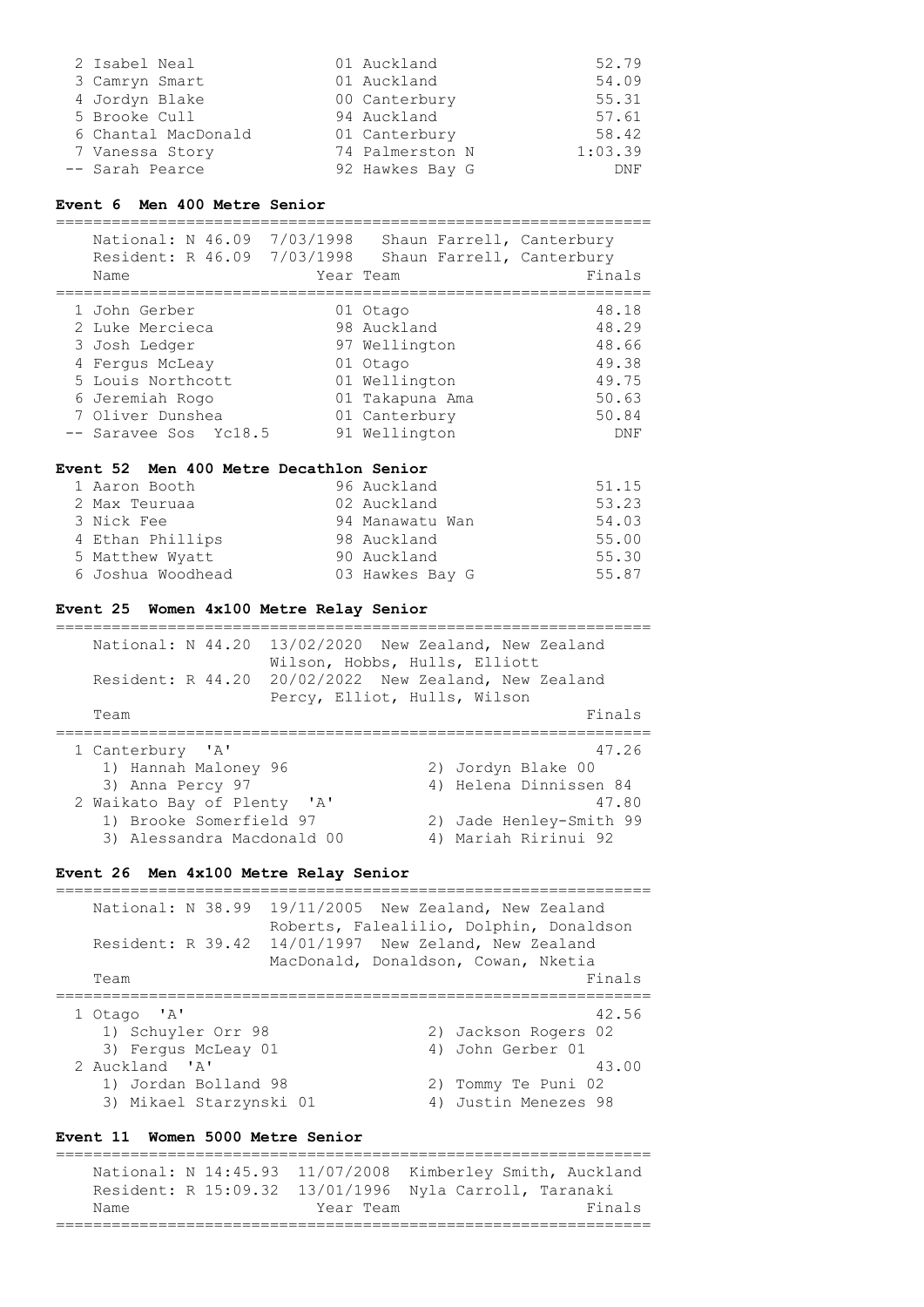| 1 Laura Nagel              | 92 North Harbou  | 16:33.77 |
|----------------------------|------------------|----------|
| 2 Eva Goodisson            | 98 Hawkes Bay G  | 16:39.12 |
| 3 Brigid Dennehy           | 94 North Harbou  | 16:39.73 |
| 4 Nicole Antonia van der K | 96 Whippets Club | 16:47.31 |
| 5 Eva Pringle              | 01 Canterbury    | 17:41.54 |
| 6 Ayesha Shafi             | 88 Wellington S  | 19:26.51 |

## **Event 12 Men 5000 Metre Senior**

|   | National: N 13:10.19 | 20/07/2008 Adrian Blincoe, Auckland    |
|---|----------------------|----------------------------------------|
|   | Resident: R 13:22.11 | 26/02/2015 Nicholas willis, Wellington |
|   | Name                 | Finals<br>Year Team                    |
|   |                      |                                        |
|   | 1 Hayden Wilde       | 13:46.41<br>97 Waikato Bay             |
| 2 | Julian Oakley        | 14:03.31<br>93 Waikato Bay             |
|   | 3 Connor Melton      | 14:19.93<br>99 Canterbury              |
|   | 4 Will Anthony       | 14:23.82<br>03 Wellington              |
|   | 5 Sam Waldin         | 14:29.95<br>01 Auckland                |
|   | 6 Christopher Dryden | 14:30.52<br>99 Canterbury              |
|   | 7 William Little     | 14:36.81<br>99 Canterbury              |
|   | 8 Cameron Avery      | 14:47.09<br>97 Canterbury              |
|   | 9 James Corbett      | 14:49.21<br>02 Waikato Bay             |
|   | 10 Cameron Clark     | 14:56.50<br>02 Canterbury              |
|   | 11 Thomas Richards   | 92 Christchurch<br>15:15.96            |
|   | 12 Darian Sorouri    | 15:30.41<br>96 Hawkes Bay G            |
|   | 13 Ronan Lee         | 15:31.20<br>01 Auckland                |
|   | 14 Shoqo Watanabe    | 15:48.77<br>94 University o            |
|   | 15 Liam Chesney      | 15:52.76<br>01 Wellington              |
|   |                      |                                        |

# **Field Results**

# **Event 36 Men Triple Jump Senior**

|                                 |  |     | National: N 16.22m 2/08/1978 Phil Wood, Auckland<br>Resident: R 15.94m 6/03/1965 David Norris, Auckland |   |         |      |
|---------------------------------|--|-----|---------------------------------------------------------------------------------------------------------|---|---------|------|
| Name                            |  |     | Year Team                                                                                               |   | Finals  | Wind |
| Flight 1                        |  |     |                                                                                                         |   |         |      |
| 1 Scott Thomson                 |  |     | 92 Auckland                                                                                             |   | 14.32m  | 1.2  |
| $X = 14.32m(1.2) X$             |  |     | X 13.85m(1.1) X                                                                                         |   |         |      |
|                                 |  |     | 2 Edwin Kwok Hin Leung 96 Auckland                                                                      |   | 13.51m  | 0.7  |
|                                 |  |     | X X 13.19m (0.5) X X 13.51m (0.7)                                                                       |   |         |      |
|                                 |  |     | 3 Charles Devlin 62 Auckland                                                                            |   | J13.51m | 1.6  |
| $X = 12.91m(0.3) 13.51m(1.6) -$ |  |     |                                                                                                         |   |         |      |
| 4 Kurt Sweeney                  |  |     | 95 Waikato Bay                                                                                          |   | 12.52m  | 0.7  |
|                                 |  |     | $12.52m(0.7)$ $12.47m(0.7)$ X $12.40m(1.1)$ -                                                           |   |         |      |
| 5 Jamie Kearns                  |  |     | 04 Wellington                                                                                           |   | 11.89m  | 0.4  |
| 11.89m(0.4) X                   |  | X X | X                                                                                                       | X |         |      |
|                                 |  |     |                                                                                                         |   |         |      |

# **Event 41 Men Hammer Throw 7.26kg Senior**

| National: N 73.10m 23/01/1994 Angus Cooper, Auckland<br>Resident: R 73.10m 23/01/1994 Angus Cooper, Auckland<br>Name | Year Team                            |             | Finals |
|----------------------------------------------------------------------------------------------------------------------|--------------------------------------|-------------|--------|
| 1 Anthony Nobilo                                                                                                     | 66.71m 63.33m 63.53m 64.43m 65.74m X | 99 Auckland | 66.71m |

# **Event 29 Women High Jump Senior**

|                  | National: N 1.92m 26/01/1991 Tania Murray, Otago                        |        |
|------------------|-------------------------------------------------------------------------|--------|
|                  | Resident: R 1.92m 26/01/1991 Tania Murray, Otago                        |        |
| Name             | Year Team                                                               | Finals |
| 1 Keeley O'Haqan | 94 Canterbury<br>1.56 1.61 1.66 1.71 1.75 1.79 1.83 1.86 1.88 1.89 1.90 | 1.88m  |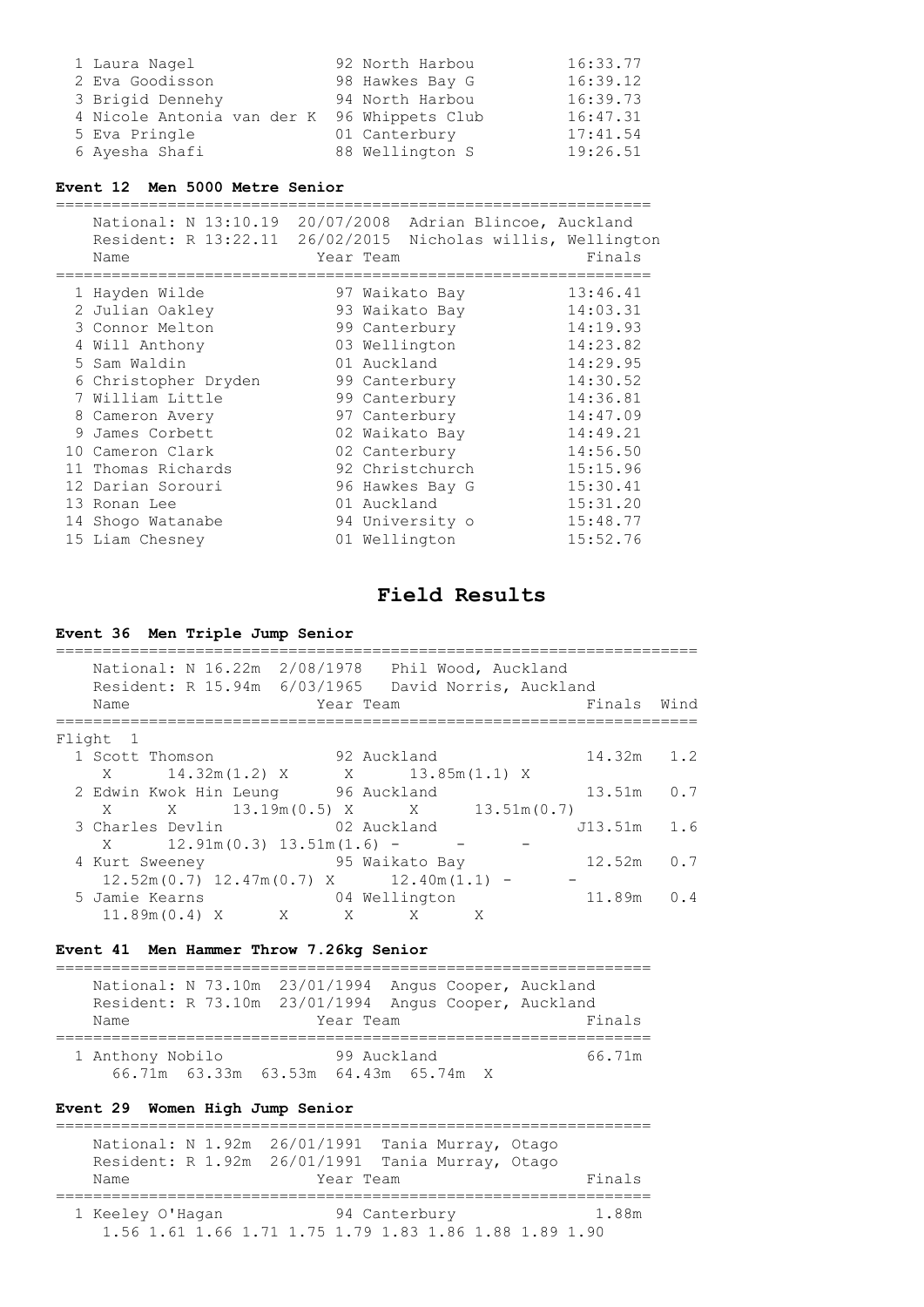--- --- --- O O O O XO XXO --- XXX 2 Imogen Skelton 00 Auckland 1.86m 1.56 1.61 1.66 1.71 1.75 1.79 1.83 1.86 1.88 --- --- --- O O O O O XXX 3 Alexandra Hyland 99 Auckland 1.71m 1.56 1.61 1.66 1.71 1.75 --- O O O XXX

#### **Event 65 Men Long Jump Decathlon Senior**

| 1 Aaron Booth                             | 96 Auckland     | $7.13m - 0.5$ |     |
|-------------------------------------------|-----------------|---------------|-----|
| $7.13m(-0.5) -$                           |                 |               |     |
| 2 Matthew Wyatt                           | 90 Auckland     | $6.56m - 0.3$ |     |
| $6.23m(0.2) 6.33m(-0.8) 6.56m(-0.3)$      |                 |               |     |
| 3 Matthew Aucamp 00 Auckland              |                 | $6.52m - 0.1$ |     |
| $4.63m(-0.4) 6.12m(-0.8) 6.52m(-0.1)$     |                 |               |     |
| 4 Ethan Phillips 98 Auckland              |                 | $6.34m - 0.5$ |     |
| $X(0.4) 6.27m(-0.6) 6.34m(-0.5)$          |                 |               |     |
| 5 Nick Fee                                | 94 Manawatu Wan | $6.32m$ $0.2$ |     |
| 5.22m(9.3) 6.32m(0.2) X                   |                 |               |     |
| 6 Joshua Woodhead 6 3 Hawkes Bay G        |                 | $5.87m - 0.9$ |     |
| $5.85m(-0.0)$ $5.87m(-0.9)$ $5.85m(+0.0)$ |                 |               |     |
| 7 Max Teuruaa                             | 02 Auckland     | $5.73m - 1.2$ |     |
| $5.73m(-1.2) X$ X                         |                 |               |     |
| 8 Jack Henry                              | 94 Canterbury   | 4.57m         | 0.4 |
| $4.57m(0.4) -$                            |                 |               |     |

## **Event 33 Women Long Jump Senior**

| National: N $6.68m$ 25/03/2001 Chantal Brunner =, Auckland<br>Resident: R 6.65m 11/03/1995 Chantal Brunner, Auckland<br>Finals Wind<br>Name<br>Year Team |
|----------------------------------------------------------------------------------------------------------------------------------------------------------|
| 1 Mariah Ririnui               92 Waikato Bay                 6.07m   1.7                                                                                |
| $3.85\text{m} (0.7)$ $5.85\text{m} (-0.1)$ $6.04\text{m} (1.1)$ X $5.95\text{m} (1.5)$ $6.07\text{m} (1.7)$                                              |
| 92 Canterbury 6.06m 1.4<br>2 Kelsey Berryman                                                                                                             |
| $6.00$ m(1.0) $5.99$ m(0.3) X 6.03m(0.4) $6.02$ m(2.2) $6.06$ m(1.4)                                                                                     |
| 3 Ashleigh Bennett 99 Taranaki<br>$5.94m$ 0.7                                                                                                            |
| $5.92m(0.6)$ X $X$ 5.94m(0.7) 5.62m(0.9) X                                                                                                               |
| 4 Helena Dinnissen 84 Canterbury<br>1.7<br>5.84m                                                                                                         |
| X X 5.48m (0.4) 5.28m (1.6) 5.48m (1.4) 5.84m (1.7)                                                                                                      |
| 5 Hannah Maloney 5 96 Canterbury<br>5.60m<br>0.8                                                                                                         |
| X 5.30m (-0.0) 5.60m (0.8) X X X                                                                                                                         |
| 6 %Anna Grimaldi 47 F00; T4 97 Otago<br>$5.52m$ 0.3                                                                                                      |
| $5.32\text{m} (0.3)$ X $5.46\text{m} (0.2)$ $5.52\text{m} (0.3)$ X $5.49\text{m} (2.9)$                                                                  |
| 7 Jamie Speer 5.20m 0.5                                                                                                                                  |
| $5.09$ m $(0.2)$ $5.12$ m $(-0.5)$ $5.20$ m $(0.5)$ $3.73$ m $(0.6)$ $ 4.92$ m $(0.5)$                                                                   |
| 8 Ellie Hurley-Langton 01 Manawatu Wan 5.02m 1.5                                                                                                         |
| $4.87m(1.3)$ 5.02m(1.5) $4.68m(0.3)$ 4.74m(0.6) $4.98m(1.8)$ X                                                                                           |

## **Event 56 Men Shot Put Decathlon Senior**

| 1 Aaron Booth          | 96 Auckland     | 13.57m |
|------------------------|-----------------|--------|
| 13.57m 13.22m 12.94m   |                 |        |
| 2 Matthew Wyatt        | 90 Auckland     | 12.16m |
| 10.67m 11.98m 12.16m   |                 |        |
| 3 Nick Fee             | 94 Manawatu Wan | 11.41m |
| 11.13m  11.41m  11.03m |                 |        |
| 4 Ethan Phillips       | 98 Auckland     | 11.39m |
| 11.34m 11.39m 10.91m   |                 |        |
| 5 Max Teuruaa          | 02 Auckland     | 10.37m |
| 9.40m 10.00m 10.37m    |                 |        |
| 6 Matthew Aucamp       | 00 Auckland     | 9.97m  |
| X 9.97m X              |                 |        |
| 7 Joshua Woodhead      | 03 Hawkes Bay G | 8.73m  |
| 8.73m 8.71m 8.50m      |                 |        |
|                        |                 |        |

#### **Event 61 Women High Jump Heptathlon Senior**

| 1 Alice Taylor | 02 Manawatu Wan | 1.71m |
|----------------|-----------------|-------|
|----------------|-----------------|-------|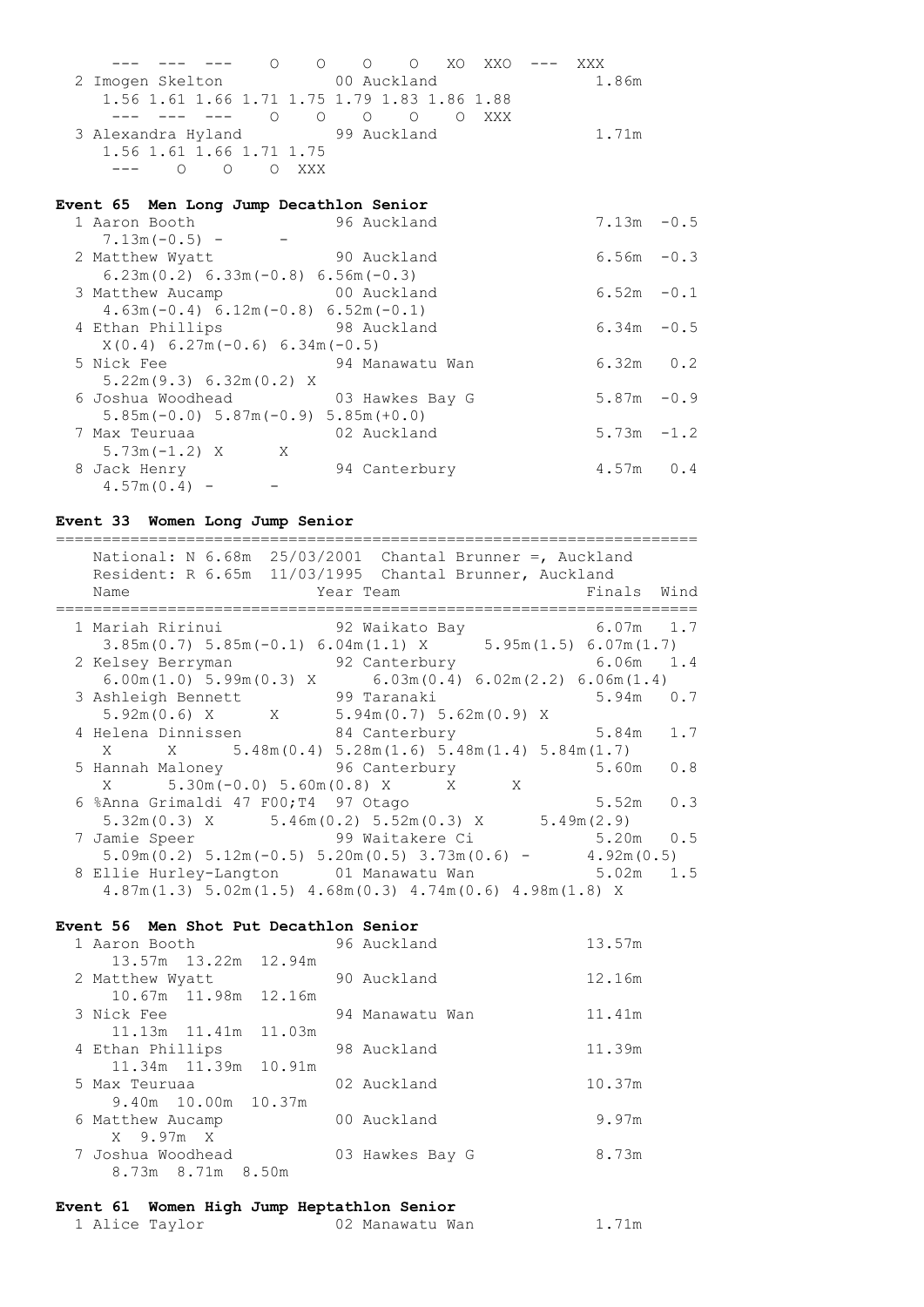1.53 1.56 1.59 1.62 1.65 1.68 1.71 1.74 --- --- O O O O O XXX 2 Maddie Wilson 02 Canterbury J1.71m 1.53 1.56 1.59 1.62 1.65 1.68 1.71 1.74 --- --- O --- XO O O XXX 3 Christina Ryan 98 Canterbury 1.65m 1.53 1.56 1.59 1.62 1.65 1.68 O O O O O XXX

#### **Event 31 Women Pole Vault Senior**

================================================================ National: N 4.94m 17/07/2018 Eliza McCartney, North Harbour Bays Resident: R 4.85m 26/01/2019 Eliza McCartney, North Harbour Bays Name **Name** Year Team **Finals** ================================================================ 1 Olivia McTaggart 00 Auckland 2.85 3.05 3.25 3.45 3.60 3.75 3.90 4.05 4.15 4.25 4.35 4.45 4.55 4.65 4.75 --- --- --- --- --- --- --- --- --- --- O XXO O XO XXX 2 Imogen Ayris 00 Auckland 2.85 3.05 3.25 3.45 3.60 3.75 3.90 4.05 4.15 4.25 4.35 --- --- --- --- --- --- --- --- --- O XXX 3 Isabella Murrell 98 Auckland 3.75m 2.85 3.05 3.25 3.45 3.60 3.75 3.90 --- --- --- --- O O XXX 4 Aria Rhodes 02 Auckland J3.75m 2.85 3.05 3.25 3.45 3.60 3.75 3.90 --- --- 0 0 XO XXO XXX

# **Event 44 Women Javelin Throw 600g Senior**

 National: N 62.04m 22/02/2020 Tori Peeters, New Zealand Resident: R 60.51m 4/02/2022 Tori Peeters, Hamilton City Hawks Name **Name** Year Team **Finals** ================================================================ 1 Tori Peeters 62.400 94 Waikato Bay 57.95m 57.91m 59.60m 62.40m 56.89m 58.17m 2 Caitlin Bonne 00 Canterbury 45.38m X 38.19m 45.38m 42.65m 44.78m 44.45m 3 %Holly Robinson 46 F46; 94 Otago 42.48m 38.64m 36.88m 37.53m 39.51m 42.48m X

================================================================

## **Event 315 Men Javelin Throw Para Open**

 1 %Zack Lappin 37 F37;T37 05 Canterbury 25.16m 43.52% 23.21m 24.79m 24.14m 22.02m X 25.16m

#### **Event 62 Men High Jump Decathlon Senior**

 1 Aaron Booth 96 Auckland 1.98m 1.56 1.59 1.62 1.65 1.68 1.71 1.74 1.77 1.80 1.83 1.86 1.89 1.92 1.98 --- --- --- --- --- --- --- --- --- --- --- --- XXO O 2 Ethan Phillips 98 Auckland 1.80m 1.56 1.59 1.62 1.65 1.68 1.71 1.74 1.77 1.80 1.83 --- --- --- --- --- 0 --- 0 0 XXX 3 Matthew Wyatt 90 Auckland 1.74m 1.56 1.59 1.62 1.65 1.68 1.71 1.74 1.77 --- O --- O --- XO O XXX 4 Joshua Woodhead 03 Hawkes Bay G 1.71m 1.56 1.59 1.62 1.65 1.68 1.71 1.74 1.77 --- --- --- 0 --- 0 --- XXX<br>5 Nick Fee 94 Manawatu War 94 Manawatu Wan 1.68m 1.56 1.59 1.62 1.65 1.68 1.71 1.74 --- --- O --- O --- XXX 6 Max Teuruaa 02 Auckland J1.68m 1.56 1.59 1.62 1.65 1.68 1.71 O --- O O XXO XXX

## **Event 55 Women Shot Put Heptathlon Senior**

|  | 1 Christina Ryan |  |  | 98 Canterbury | 12.86m |
|--|------------------|--|--|---------------|--------|
|--|------------------|--|--|---------------|--------|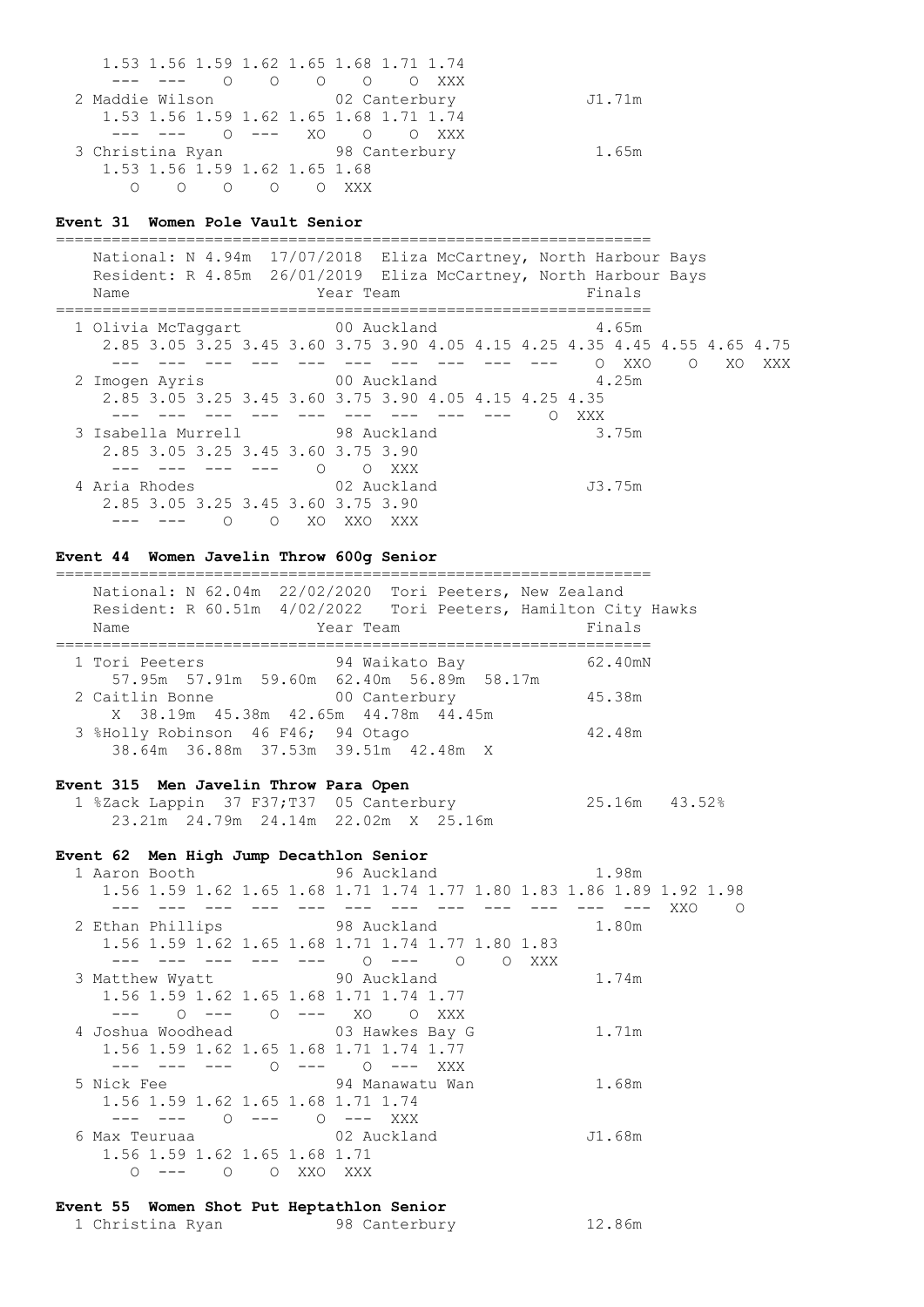| 2 Maddie Wilson   | 02 Canterbury   | 12.03m |
|-------------------|-----------------|--------|
|                   |                 |        |
| 3 Alice Taylor    | 02 Manawatu Wan | 9.67m  |
| 8.62m 9.43m 9.67m |                 |        |

## **Event 30 Men High Jump Senior**

| Name                                                                                                    | National: N 2.31m 20/02/2021 Hamish Kerr, Chch Old Boys<br>Resident: R 2.31m 20/02/2021 Hamish Kerr, Chch Old Boys<br>Year Team | Finals |
|---------------------------------------------------------------------------------------------------------|---------------------------------------------------------------------------------------------------------------------------------|--------|
| 1 Hamish Kerr<br>1.83 1.88 1.93 1.98 2.03 2.07 2.11 2.15 2.20                                           | 96 Canterbury<br>XO<br>XXX                                                                                                      | 2.15m  |
| 2 Marcus Wolton 95 Canterbury<br>1.83 1.88 1.93 1.98 2.03 2.07 2.11<br>$\Omega$<br>$\Omega$<br>$\Omega$ | XXX<br>$\circ$                                                                                                                  | 2.07m  |
| 3 Mate Poduje<br>1.83 1.88 1.93 1.98 2.03<br>$\circ$<br>$\circ$<br>$\circ$<br>O XXX                     | 98 Otago                                                                                                                        | 1.98m  |
| 4 Tom Moloney<br>1.83 1.88 1.93 1.98 2.03<br>O O XXO<br>XXX<br>∩                                        | 01 Auckland                                                                                                                     | J1.98m |
| Casey Smith<br>1.83<br>XXX                                                                              | 01 Hawkes Bay G                                                                                                                 | NΗ     |

# **Event 40 Women Hammer Throw 4kg Senior**

================================================================  $National: N 74.61m 20/05/2021$  La

| National: N 74.61m 20705/2021 Lauren Bruce, Canterbury               |        |
|----------------------------------------------------------------------|--------|
| Resident: R 73.55m 26/03/2021 Julia Ratcliffe, Waikato Bay of Plenty |        |
| Name<br>Year Team                                                    | Finals |
|                                                                      |        |
| 1 Lauren Bruce 697 Canterbury                                        | 73.34m |
| X 69.54m 69.34m 70.67m 73.34m 72.28m                                 |        |
| 2 Nicole Bradley 92 Auckland                                         | 70.45m |
| 70.10m 69.22m X 67.21m X 70.45m                                      |        |
| 3 Lexi Maples 99 Canterbury                                          | 56.67m |
| 52.75m 56.67m 56.21m 53.09m X 55.28m                                 |        |
| 4 Dyani Shepherd-Oates 00 Otago                                      | 54.16m |
| X 54.16m X X X 50.91m                                                |        |
| 5 Teagan Ashley 62 Otago                                             | 48.32m |
| 48.32m X X X X X                                                     |        |
| 6 Mile Naime Yc18.5 02 Auckland                                      | 46.10m |
| X 43.27m 45.27m 46.10m X 41.73m                                      |        |
| 7 Anna Lynch 1986 86 Canterbury                                      | 43.51m |
| 42.70m 38.72m 42.10m 42.68m 43.51m 41.02m                            |        |
| 8 Iorana Taufafo Tafili 01 Wellington 642.06m                        |        |
| X 39.62m 41.03m X X 42.06m                                           |        |

# **Event 43 Men Shot Put 7.26kg Senior**

| National: N 22.90m 5/10/2019<br>Resident: R 22.67m 25/03/2018 |                                      |        |           |                 | Tomas Walsh, New Zealand<br>Tomas Walsh |        |
|---------------------------------------------------------------|--------------------------------------|--------|-----------|-----------------|-----------------------------------------|--------|
| Name                                                          |                                      |        | Year Team |                 |                                         | Finals |
| 1 Tom Walsh                                                   |                                      |        |           | 92 Canterbury   |                                         | 21.55m |
| 2 Jacko Gill                                                  | 21.24m 21.38m 19.93m X 20.87m 21.55m |        |           | 94 Auckland     |                                         | 21.21m |
|                                                               | 21.21m 20.78m 20.88m                 |        |           |                 |                                         |        |
| 3 Nick Palmer                                                 |                                      | 18.07m |           | 00 Hawkes Bay G | 18.33m X 19.04m                         | 19.04m |
| 4 Nathaniel Sulupo                                            |                                      |        |           | 98 Wellington   |                                         | 15.95m |
| 5 Max Attwell                                                 | 14.54m 15.16m                        | 15.53m |           | 96 Canterbury   | 15.21m 15.95m 15.59m                    | 13.07m |
|                                                               | 12.69m 13.07m 12.42m                 |        |           |                 |                                         |        |